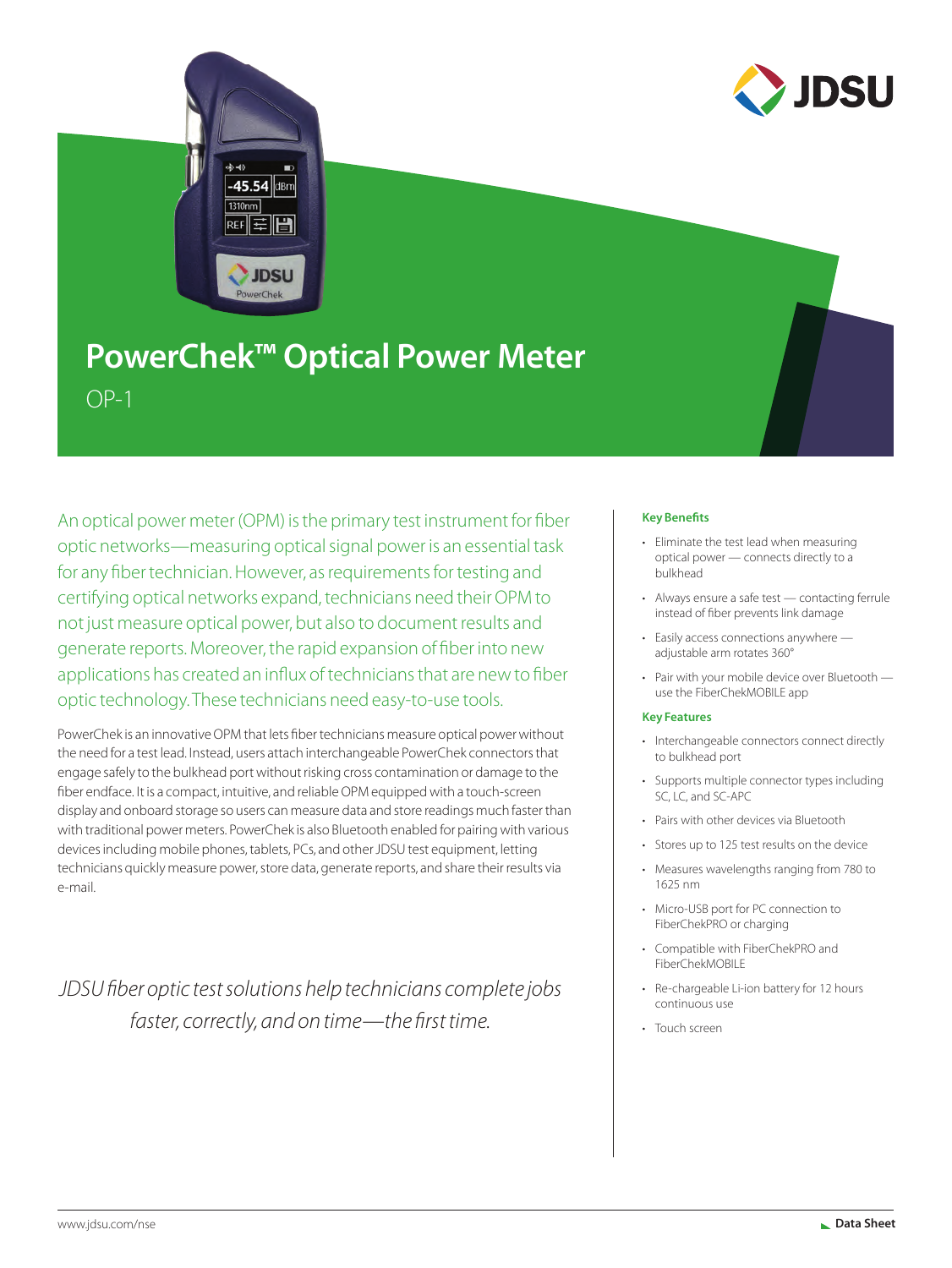### **Eliminate the Test Lead**

Most field measurements are made with connectors located behind a bulkhead, which has a female interface. Since traditional OPMs also have a female interface, technicians have had to use various patch cords as test leads. This forces technicians to carry an assortment of different patch cords with them that are compatible with the different connector ports in the network. PowerChek connects directly to the bulkhead port, eliminating test leads.





# Google play

 *Download and install FiberChekMOBILE from the Google Play Store—free!*

### **Always Ensure a Safe Connection**

As loss budgets get increasingly strict, it is increasingly vital for technicians to maintain the quality of connector end faces throughout the network. Contaminated connectors are the #1 cause of troubleshooting in optical networks, compromising the accuracy of every measurement reading and damaging any lead to which they connect. Importantly, PowerChek connectors:

- Securely engage with bulkhead ports
- Make physical contact on the outer ferrule
- Prevent cross contamination when connecting
- Prevent embedded debris in fiber end faces
- Are easily cleanable



PowerChek Connectors

### **Bluetooth Pairing with Mobile Devices**

Smartphones and tablets are quickly becoming essential test devices, and apps like FiberChekMOBILE let technicians perform essential tests with their mobile devices. PowerChek uses Bluetooth to enable a wide variety of capabilities.

- Full OPM operation with on-screen user interface
- Import stored readings from the PowerChek OPM
- Measure and store readings in real time
- Generate certification reports
- Share certification reports via email

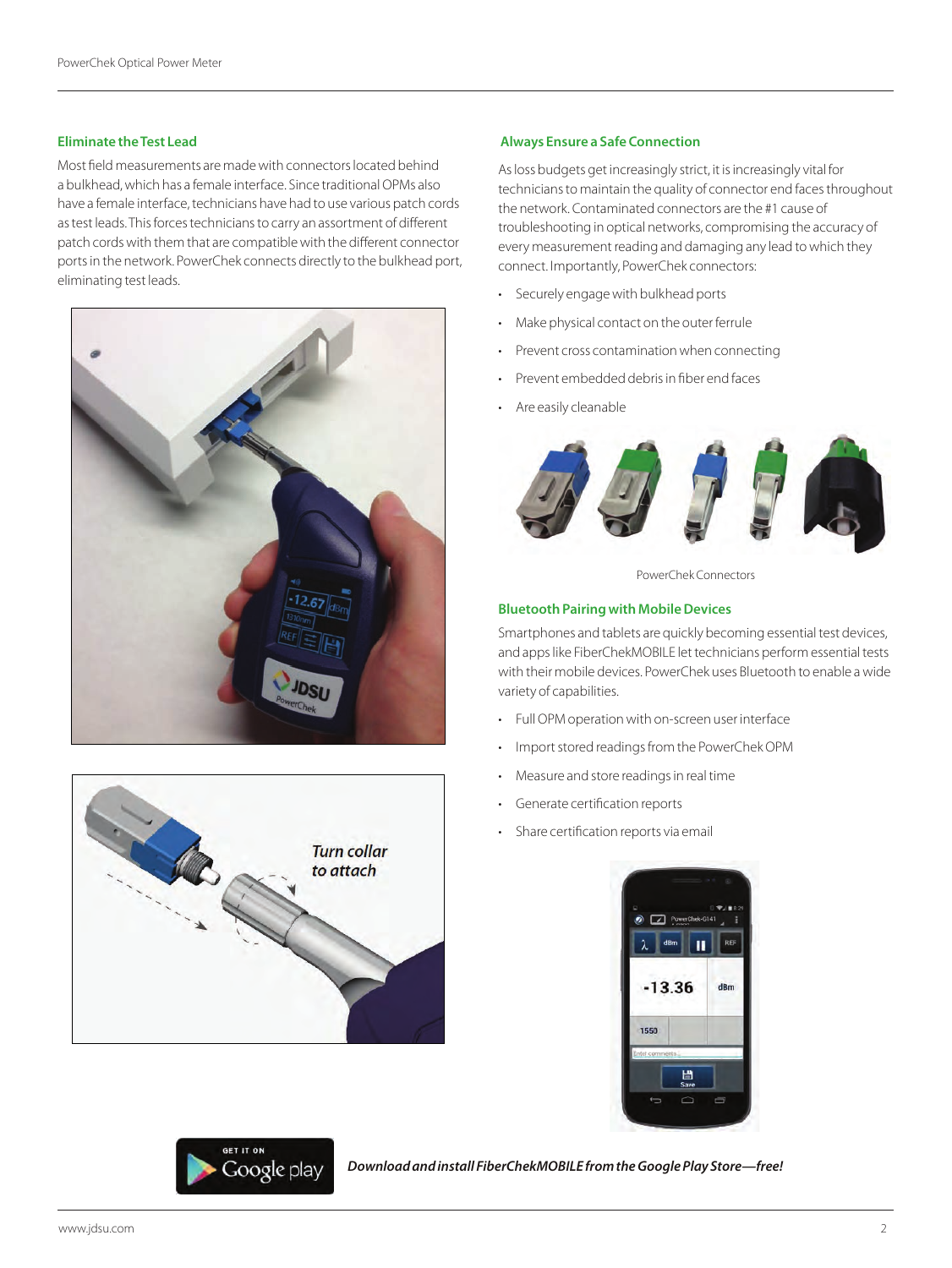| Dimensions                                                            | $100 \times 57 \times 25$ mm              |
|-----------------------------------------------------------------------|-------------------------------------------|
| Weight                                                                | 100q                                      |
| Display                                                               | 128 x 128 x 1.5" OLED touch screen        |
| Connector                                                             | USB 2.0 (Micro-B)                         |
| Power source                                                          | Li-ion battery, USB power                 |
| Run time                                                              | 12 hours continuous, 24 hours ON idle     |
| Power mode                                                            | Active, auto-off                          |
| Auto-shutoff time                                                     | User programmable                         |
| Charge time                                                           | 4.5 hours from empty                      |
| Data storage                                                          | Yes (125 results)                         |
| EC/IEC/EN61326                                                        | Yes                                       |
| Warranty                                                              | 1 year                                    |
| Power measurement ranges<br>850 nm<br>1300, 1310, 1490, 1550, 1625 nm | $-45$ to $+10$ dBm<br>$-50$ to $+10$ dBm  |
| Display range                                                         | $-65$ to $+10$ dBm                        |
| Maximum permitted input level                                         | $+10$ dBm                                 |
| Standard wavelength settings                                          | 850, 980, 1300, 1310, 1490, 1550, 1625 nm |
| Intrinsic uncertainty <sup>1</sup>                                    | $\pm 0.20$ dB ( $\pm 5\%$ )               |
| Linearity <sup>2</sup>                                                | $\pm 0.06$ dB (-50 to +5 dBm)             |
| Wavelength range                                                      | 780 to 1650 nm                            |
| Wavelength and modulation result<br>units                             | dBm, dB, Mw                               |
| Resolution                                                            | $0.01$ dB                                 |
| Calibrated wavelengths                                                | 850, 1310, 1490, 1550, 1625               |
| Wavelength settings                                                   | 780 to 1650 in 1 nm steps                 |
| Tone detection                                                        | 270 Hz, 1 kHz, 2 kHz                      |
| Auto lambda                                                           | Yes                                       |

## **Specifications (typical at 25°C)**

## **Ordering Information**

| <b>Description</b>                                                                                                                | <b>Part Number</b> |  |
|-----------------------------------------------------------------------------------------------------------------------------------|--------------------|--|
| Standalone                                                                                                                        |                    |  |
| OPM, cable: USB male to micro-USB male, carrying pouch<br>(PowerChek connectors sold separately)                                  | $OP-1$             |  |
| <b>Connectors and Accessories</b>                                                                                                 |                    |  |
| SC PowerChek connector                                                                                                            | OPT-SC             |  |
| I C PowerChek connector                                                                                                           | OPT-I C            |  |
| SC APC PowerChek connector                                                                                                        | OPT-SC-APC         |  |
| I CAPC PowerChek connector                                                                                                        | OPT-I C-APC        |  |
| OptiTap PowerChek connector                                                                                                       | OPT-OPTITAP        |  |
| Connector case                                                                                                                    | FBPP-TACS5         |  |
| <b>Kits</b>                                                                                                                       |                    |  |
| Kit: OPM (OP-1), 3 PowerChek connectors (SC, LC, SC<br>APC), cable: USB male to micro USB male, carrying pouch,<br>connector case | FIT-SP-1           |  |

1. Under the following reference conditions: –20 dBm (CW), 1300 nm ±1 nm, 23°C ±3 K, 45 to 75% rel. humidity, 9 to 50 µ fiber.

2. –5 to +45°C.